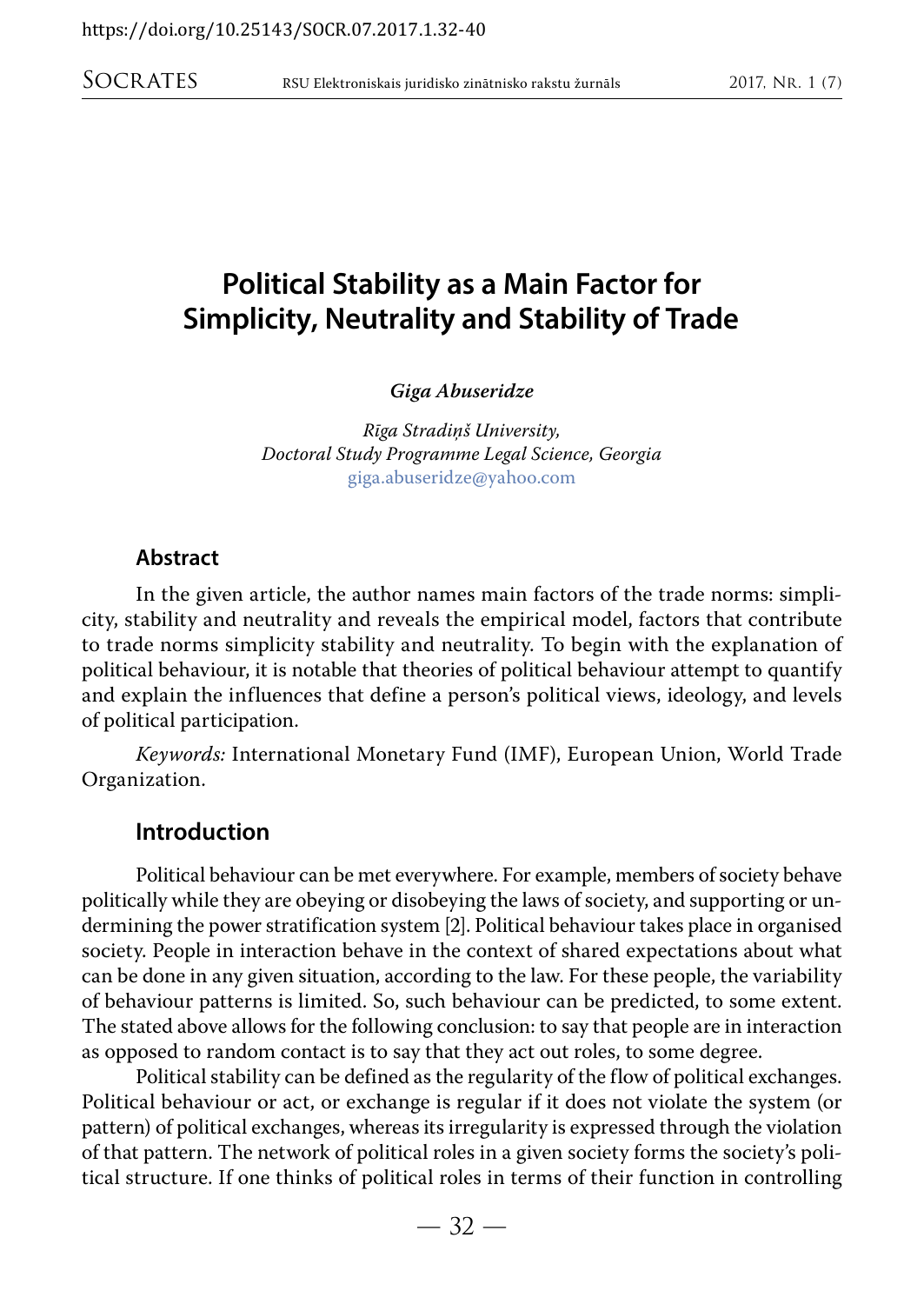the flow of transactions and communications among political actors, one may refer to political structure as the system of political exchanges.

If political stability is understood as the regularity of the flow of political exchanges, then it must be accepted that the more regular the flow of political exchanges, the more stable they should be. It is necessary to point out that regular exchanges do not violate the laws of the society, while irregular exchanges do. It should not be assumed that it is always clear whether or not a form of behaviour violates the law. Such an assumption is unnecessary. Rather, it may be considered necessary to regard a possible violation of the law as an issue if it is resolved by appeal at the court or at an institution which the society uses for compulsory arbitration. The main reason for using law and custom as the arbiters of role expectations is that the two constitute the system of sanctions which gives political structure its particular character [2].

 There are several perspectives on political stability, and all of them will be discussed in greater detail in this scientific work. For instance, according to Helliwell's argument about the indirect effect of democracy on the economic growth, there is an indirect effect of democracy on growth through the channel of political stability. Taylor and Hudson proposed the three varieties of instability mentioned earlier, namely, "irregular government change", "major regular government change" and "minor regular government change" [3]. Meanwhile, regular and irregular government changes are also supposed to have different impacts on economic growth.

## **Political Stability from the Perspective of Economical Politics**

The International Monetary Fund's conditions for its loans create problems of political stability for developing countries. The Fund's conditions are seen as rather harsh measures, which are likely to lead to economic austerity, which in turn will provoke political instability. Some observers single out the Fund's role as having special implications for political stability because of the way that the Fund mandates adjustments to balance of payments difficulties, because it is an outside institution, and because it is sometimes perceived to be an ally of industrial country banks and governments with its own conservative political agenda [5].

The IMF, however, provides resources that make adjustment easier and thus may lessen the chances of instability. Further, IMF policies, it may be argued, are more likely to generate economic success and avoid the political instability associated with economic chaos.

Most commentators on IMF programmes are not very specific about the political and economic interactions that, they believe, produce political instability. They do not weigh the alternatives to IMF conditionality and continued access to the IMF's resources nor have been precise about defining the political instability that is presumed to follow from IMF conditionality. Before proceeding to analyse the characteristics of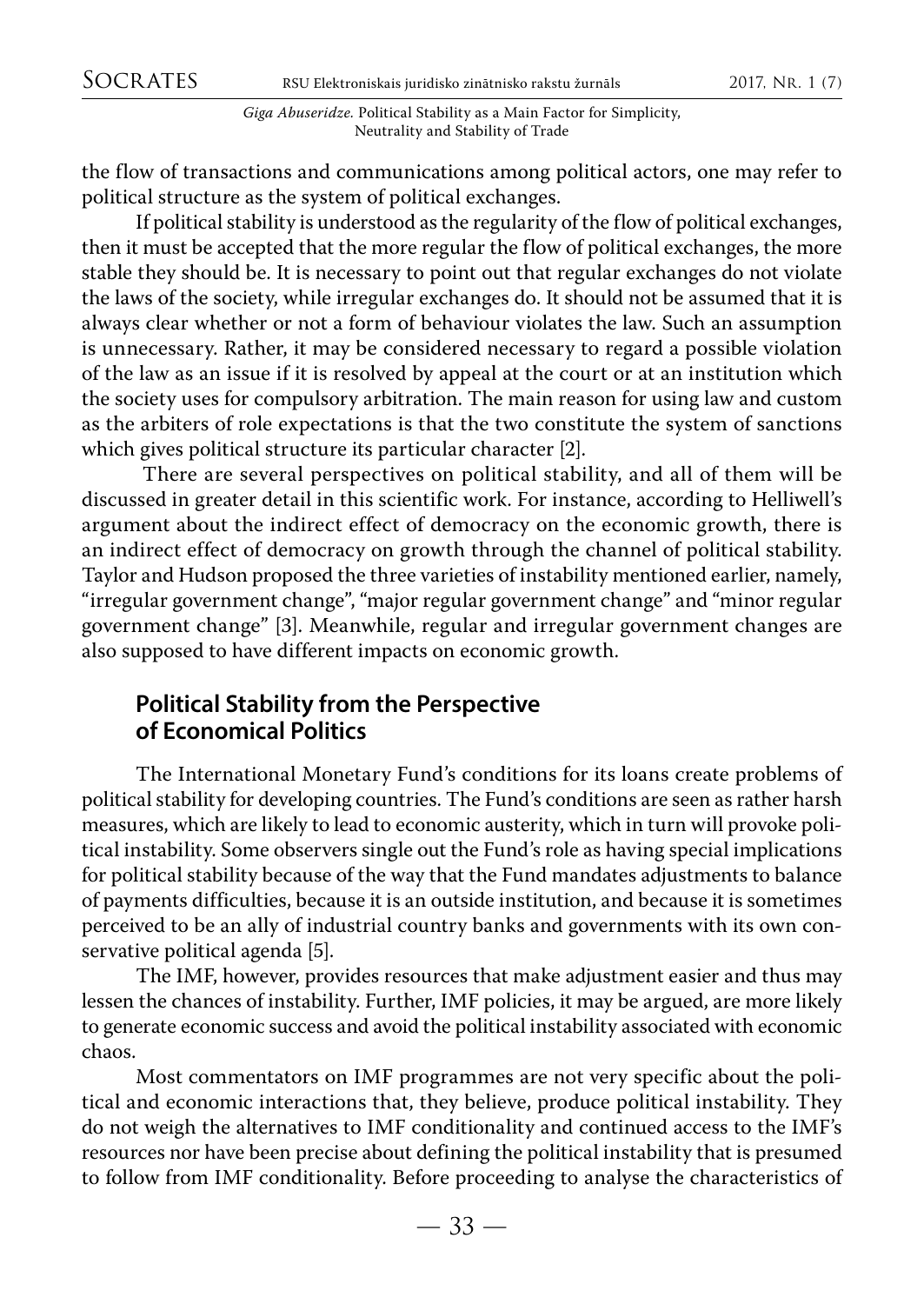IMF programmes, therefore, it is necessary to define political instability and highlight two important determinants of instability, namely, elite unity and legitimacy. Some examples will be provided in the context of IMF conditionality. "Instability" commonly refers both to a process and to an outcome. Change is the outcome, and the process is thought to be one accompanied by violence and unpredictability. "Change" itself is often modified to mean rapid alterations. All analysts of instability should, but do not always, specify whether they are referring to changes of incumbents who run governments-heads of state, central bankers, finance ministers-or of values, roles, and institutions. Rulers may change while leaving intact governing ideologies or political and economic systems [6].

## **Economic Factors Contributing to Political Stability**

Political stability based on the sound economic development of its Member States is regarded to be the main goal of the European Union [6]. The EU appears to be an ideal arena for an experiment in how organisations facilitate cooperation across diverse, self-interested, and competing rational actors. When nation-states accede to regional organisations, they aim to extract particular political and economic benefits through regional cooperation with their neighbours. However, in order to support their own aims of extracting benefits from a regional organisation, it is essential to secure collective support for the mechanisms that enable regional organisations to effectively create the desired conditions. At the minimal level, regional organisations should be governed by the established norms and rules underlying the interactions between nation-states, in order to enhance predictability, trust, and cooperation.

According to Heyneman, when regional organisations wish to govern the relations between the governments of nation-states, they influence regional cooperation through "the acceptance of institutional rules that pertain across organisations within the same category of purpose" [20]. This enables cooperation through the adherence to accepted institutional rules that engender trust among national actors, and regional organisations thereby have the ability to effectively contribute to social cohesion in a region. In turn, a region marked by high levels of social cohesion both within and across member states is likely to experience better developmental possibilities that accompany political stability and sound economic relationships with neighbours.

Political stability is largely influenced by a number of economic factors: unemployment, the level of tax (Fiscal Policy), growth in incomes, inflation.

#### **Unemployment**

High unemployment threatens social stability in any nation. In fragile countries, which are too weakened by violent conflict to guarantee citizens the rule of law, security and welfare, unemployment aggravates all other problems [19]. The proportion of individuals who have continuously been unemployed for a long period of time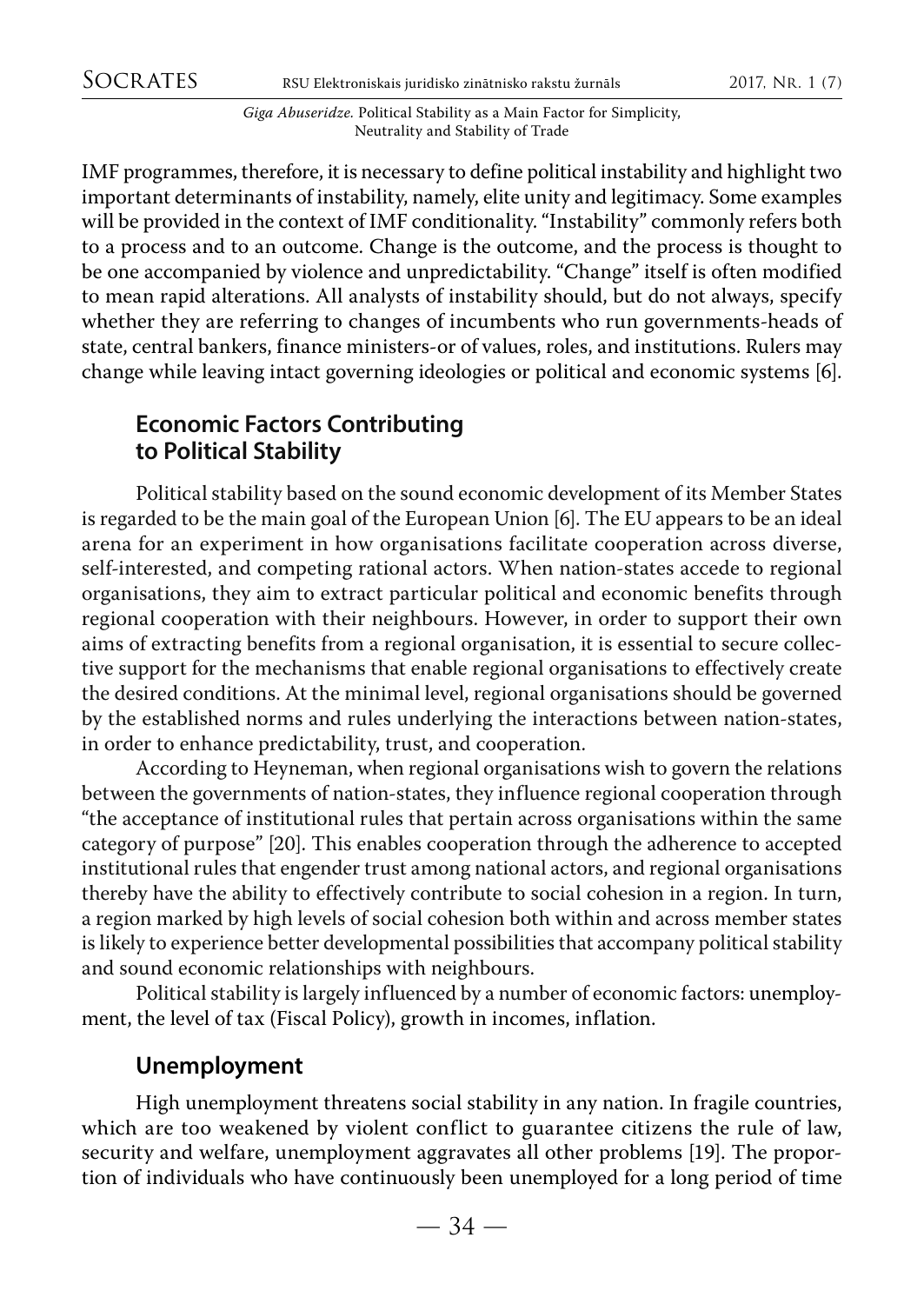(12 months and longer) attracts particular attention from labour market policy makers and researchers in all countries and political blocks, including the EU. Recent research has shown that gender, age, marital status, region, previous work experience and, to lesser extent, education are the main predictors of long-term unemployment [4]. The issue of political stability becomes even more problematic in countries with high unemployment rate where a large number of young people are unemployed.

European countries, in particular, have long been discussing the need to reform and reduce government's labour market regulation. However, while rationale for government intervention in the labour market is linked to the need to correct market imperfections, it is still not clear why government regulation in the labour market is so pervasive and why reforms are so difficult to implement. In particular, these authors argue that because labour market policies require time to be designed and implemented, weak and unstable government (i.e. the one without the political power to sustain the reform process and unsure to be in office in the next period) will find it optimal to limit policy discretion of future governments by regulating the labour market. They have developed a model in which government intervention in the labour market (i.e. its policy stance) is linked to the structure of the political process and its stability (i.e. ability to be re-elected), and in this model political instability is the main driver of government labour market policy stance. Importantly, these authors have proven that in countries where the political process is less stable and more fragmented, there is a stronger government intervention in the labour market and unemployment is, on average, higher [16].

Unemployment has always been at the centre of the socio-economic policy in the EU because it is one of the most disturbing problems hindering the labour market and the macroeconomic performance and the individual well-being, which altogether influences the level of political stability in the region. It is obvious that an increasing level of unemployment aggravates inequality, poverty and crime issues that always undermine political stability [14]. According to Eurostat, in July 2011, Euro area unemployment rate was estimated 10.0 %, while unemployment rate in all 27 EU Member States reached 9.5 % [9]. However, Lagana highlights that, alongside the risk of unemployment, the EU labour market is highly susceptible to the entrapment of its increasingly mobile workforce in unskilled occupations [15]. In addition, recent research findings show that the penalisation of immigrants is lower in countries where the quality of labour demand is poorer, unemployment benefits are less generous, the employment protection legislation is stricter and the proportion of refugees is lower [10].

Therefore, taking into consideration that EU immigrants come from various countries (both inside and outside the Union), it is essential to provide for better incorporation of immigrants in the EU labour market because political stability in the region requires that the level of unemployment be moderate.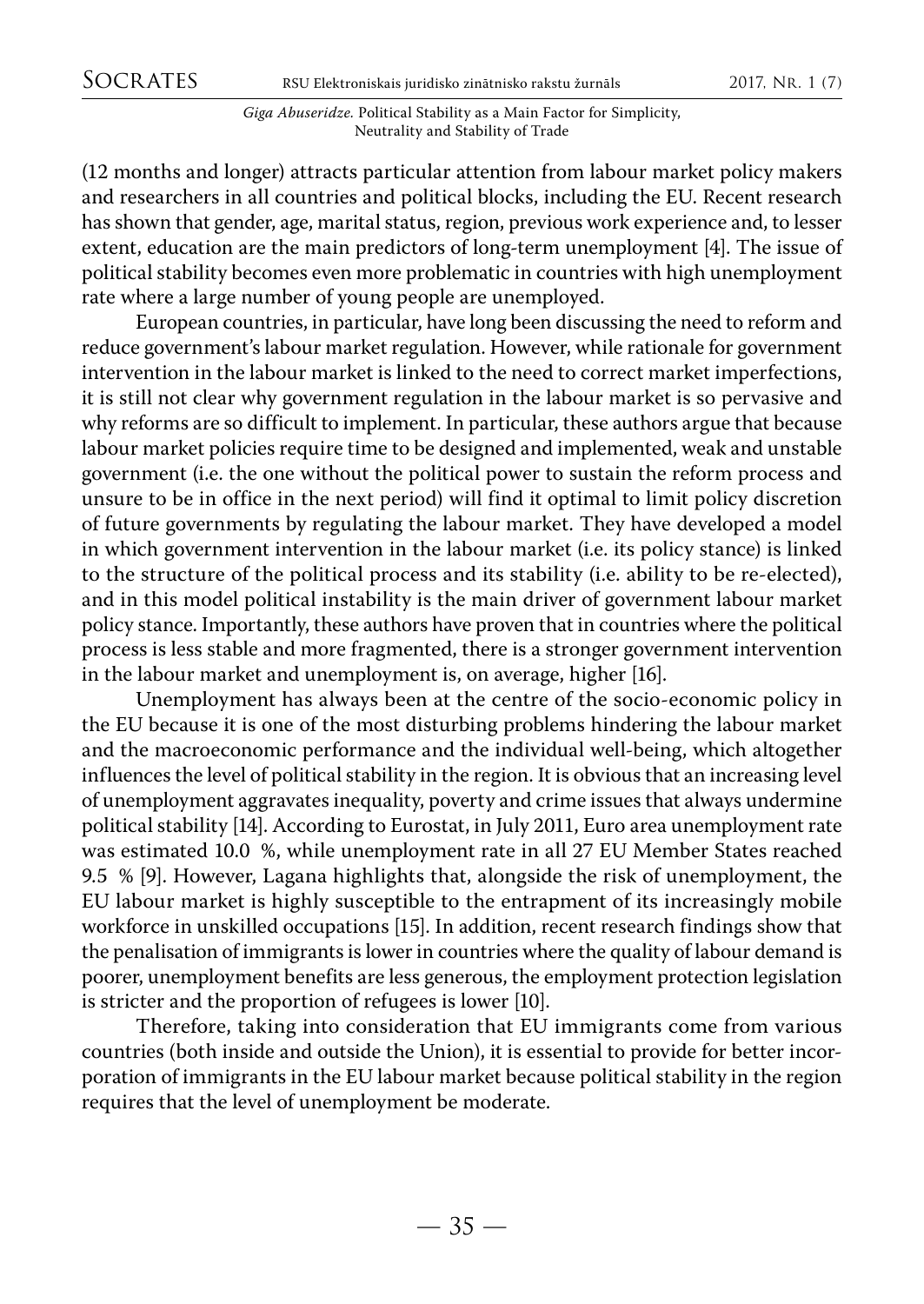## **The Level of Tax (Fiscal Policy)**

The use of discretionary fiscal policy as a counter-cyclical tool has declined in popularity over the last 30 years [22]. Both a small calibrated model and a larger econometric model suggest that the intertemporal consumer should smooth away most of the impact of temporary tax changes, even when additional discounting and credit constraints are allowed. However, this analysis suggests a more powerful role for other forms of fiscal policy, such as government objections to the use of discretionary fiscal stabilisation policy, as well as makes a tentative suggestion as to how these might be overcome.

A fiscal policy refers to the choice of tax rates, and of the level and composition of government spending, whereas a tax reform relates to the broad design of a tax system that determines the available tax bases and the technology for collecting taxes [8]. A tax reform that changes the tax system will, typically take time and resources, since it requires investment in the acquisition of information and in infrastructure. Meanwhile, a fiscal policy, on the other hand, can be implemented more swiftly [18]. Thus, at any given moment in time, the existing tax system acts as a constraint on the fiscal policy of the current government. This suggests that tax reforms should also be determined by strategic considerations: a tax system is designed by taking into account how it will constrain the fiscal policies of future governments [13].

Tax reforms are also determined by strategic considerations: a tax system is designed by taking into account how it will constrain the fiscal policies of future governments. The central idea of this section is that, if there is political instability and political polarisation, these strategic considerations may induce the current government to leave an inefficient tax system to its successors. The author suggests that the interdependence of a fiscal policy and of the level of political stability could be expressed by the following assumption: the higher the level of tax – the lower the interest of investors – the higher unemployment – the higher political unrest among society – the lower political stability.

## **Growth in Incomes**

To begin with, it is worth mentioning that the question of the effect of income and the income distribution on the political system is complicated by the two-way character of the causal path. This the so-called "path" connects income with politics. If, for example, there is great inequality of income in a democracy, the median voter will have an increased incentive to support heavily progressive taxes. It will be so since the opportunities for redistribution from the wealthy to the non-wealthy will be great. The more equal the distribution of income is, the less the median voter will have to gain from such taxes because the less income the wealthy will have to be taxed away. There is some evidence, that income is more equal in democratic than in non-democratic nations (where "democracy" is defined not just formally, but in terms of actual behaviour such as voter turnout) as a result of the political system.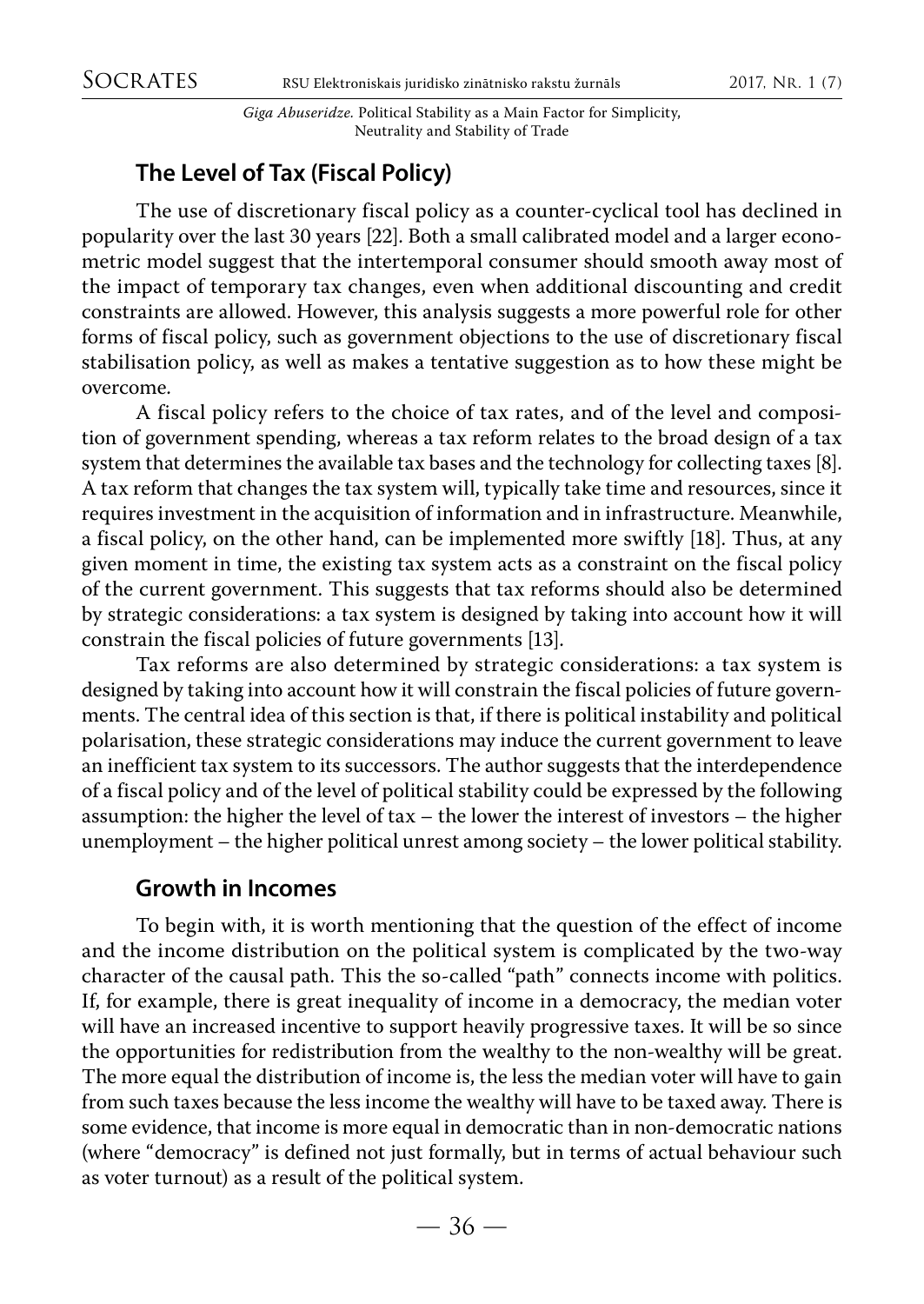It should be admitted that successful democracies are widely held to be liberal states [17]. It is so because pure, direct, plebiscitary democracy, democracy with no legal or institutional checks on majority rule, is bound to unravelling into dictatorship. For instance, John Stuart Mill considered the modem welfare state to be more democratic and less liberal, in other words, optimal. Such a kind of state typically allows for considerable occupational freedom and almost completes personal freedom. It also implies recognition and protection of property rights, although less than *laissez-faire* liberals would like. The net effect of these liberties on the income distribution cannot be predicted but they certainly complicate democratic efforts to bring about equality of income through taxation and other forced measures.

According to Kuznets, economic development involves a shift of labour from a traditional agricultural sector to a modern industrial sector. Higher productivity in the modern sector allows employers to attract workers from the traditional sector by offering higher wages. A less equal distribution of income is likely to be the result of such short-sighted actions on the part of employers. Inequality will decline and more effective redistribution of income from rich to poor will take place after the low-wage traditional sector shrinks and democratic institutions are founded. In this case, domestic political instability will display the following features [7]:

- 1) domestic political instability will be the main cause of international terrorism because terrorism is more likely to stem from politically unstable countries. Severe political instability (for example, civil wars) allows terrorists to acquire specific skills that would be difficult to acquire under less drastic forms of domestic political instability (such as anti-government demonstrations);
- 2) after 1989, domestic political instability tends not to decrease over time;
- 3) finally, the severity of terror attacks is likely to increase over time even if the number of attacks does not change.

It has to be pointed out that political stability largely depends on economic aspects. Therefore, trade is an important indicator for both political and economic stability. When trade decreases, it does not only imply that there is a lack of production but also shows that there is a lack of political stability. Trade can also be seen as an indicator of how effectively a state deals with its neighbours [11].

The effects of political instability on economic growth are measured with variables which have been established in the theoretical literature mentioned in this paper. Among those are ethnic and religious diversities in countries. A society which is separated into ethnic or religious groups is unsteady, and this imbalance and instability is often caused by both ethnic and religious discrepancies. However, taking into account the long-term co-existence of different ethnic groups in European states, it can be stated that Western Europe manages to provide for political stability regardless of the ethnic and religious diversity of its population, which, yet, can be attributed to the relatively high economic development of Western European countries.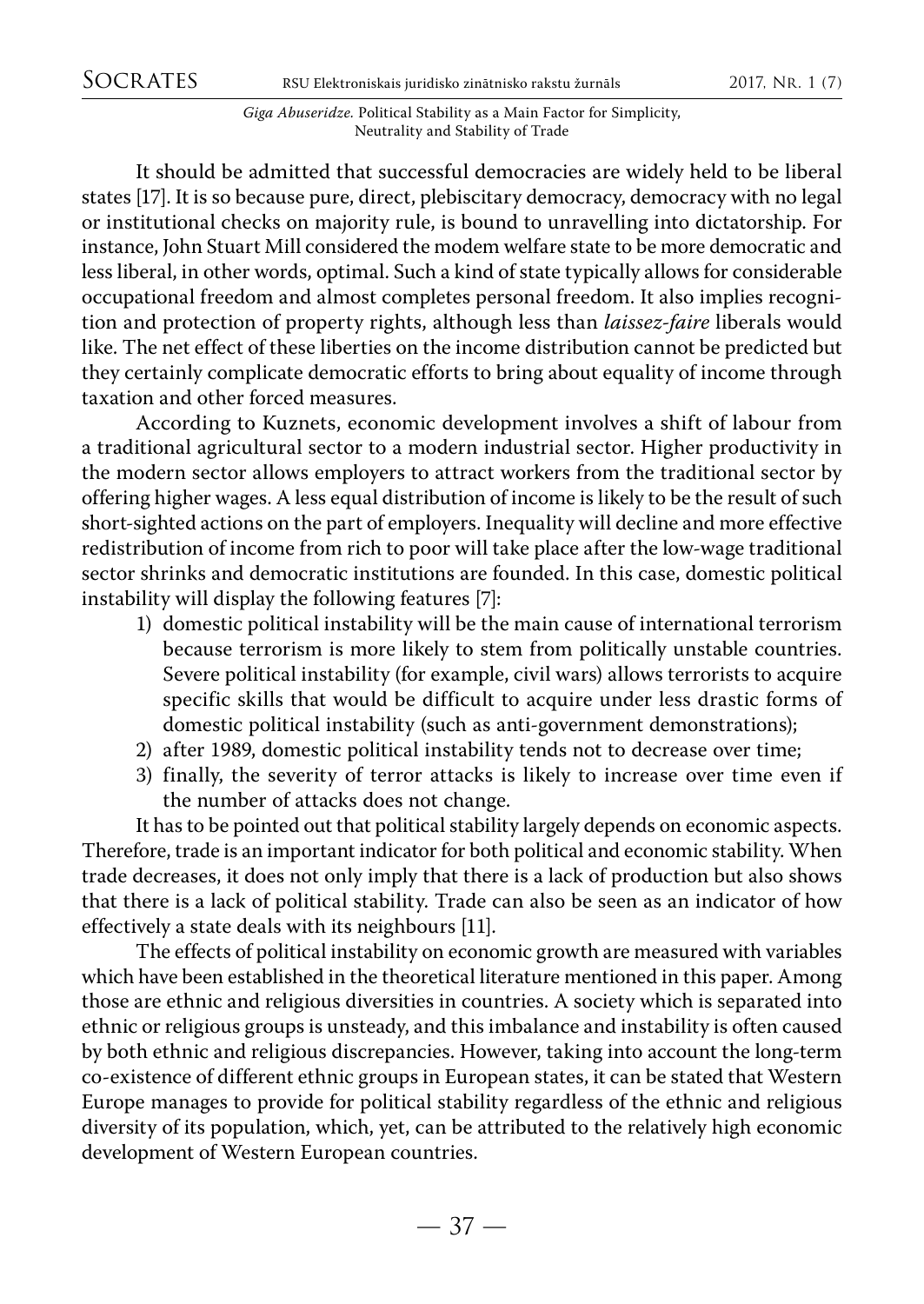## **Inflation**

Based on the results of their analysis of the interrelationship of inflation and political stability, Aisen and Veiga prove that political instability leads to higher inflation, while higher degrees of economic freedom and democracy are associated with lower inflation [1]. It has been established that institutions such as economic freedom and democracy are important determinants of inflation. In addition, it has been proven that the impact of political instability on inflation is much stronger for high-inflation than for moderate- and low-inflation countries, and it is also higher for developing countries than for industrial countries.

Indeed, political stability and economic stability, achieved by strict control over inflation, have always reinforced each other. High inflation can have deep undesired social and political consequences. In fact, severe inflation can be more disruptive than a recession because it literally destroys people's earnings and savings, which, in turn, can result in drastic political dramas (e.g. coups, suspension of democracy or overthrow of power). That is why central banks undertake any possible measures to suppress hyperinflation: political stability in a region can be ensured only if economic processes follow positive scenarios.

## **Conclusion**

As it can be seen, economic growth, based on moderate level of unemployment, adequate fiscal policy, controlled inflation and increasing growth of incomes, is one of the most important conditions that facilitate political stability. It has to be added that, in accordance with the neoclassical growth model, the growth rate tends to be negatively related to the absolute level of per capita GDP, owing to diminishing returns to capital. Numerous empirical findings have found support for this argument. In this study, the real GDP per capita in 1960 is used as an indicator of initial economic development, which is expected to have a negative effect on growth. Yet, it is also human capital accumulation that is regarded as another important factor for economic growth by some scholars.

Political stability as a result of social processes and economic developments, showing how closely related these aspects are in providing political stability of Trade, indicate that all these perspectives on political stability are very important for the sustenance of democracy and healthy economic development in the EU or WTO because irregular political changes, such as *coups d'etat*, instil great amounts of uncertainty into the market-place, tend to slow down and even reverse economic growth in a given region and this often deteriorates the well-being of society, which in turn may increase political instability in the region.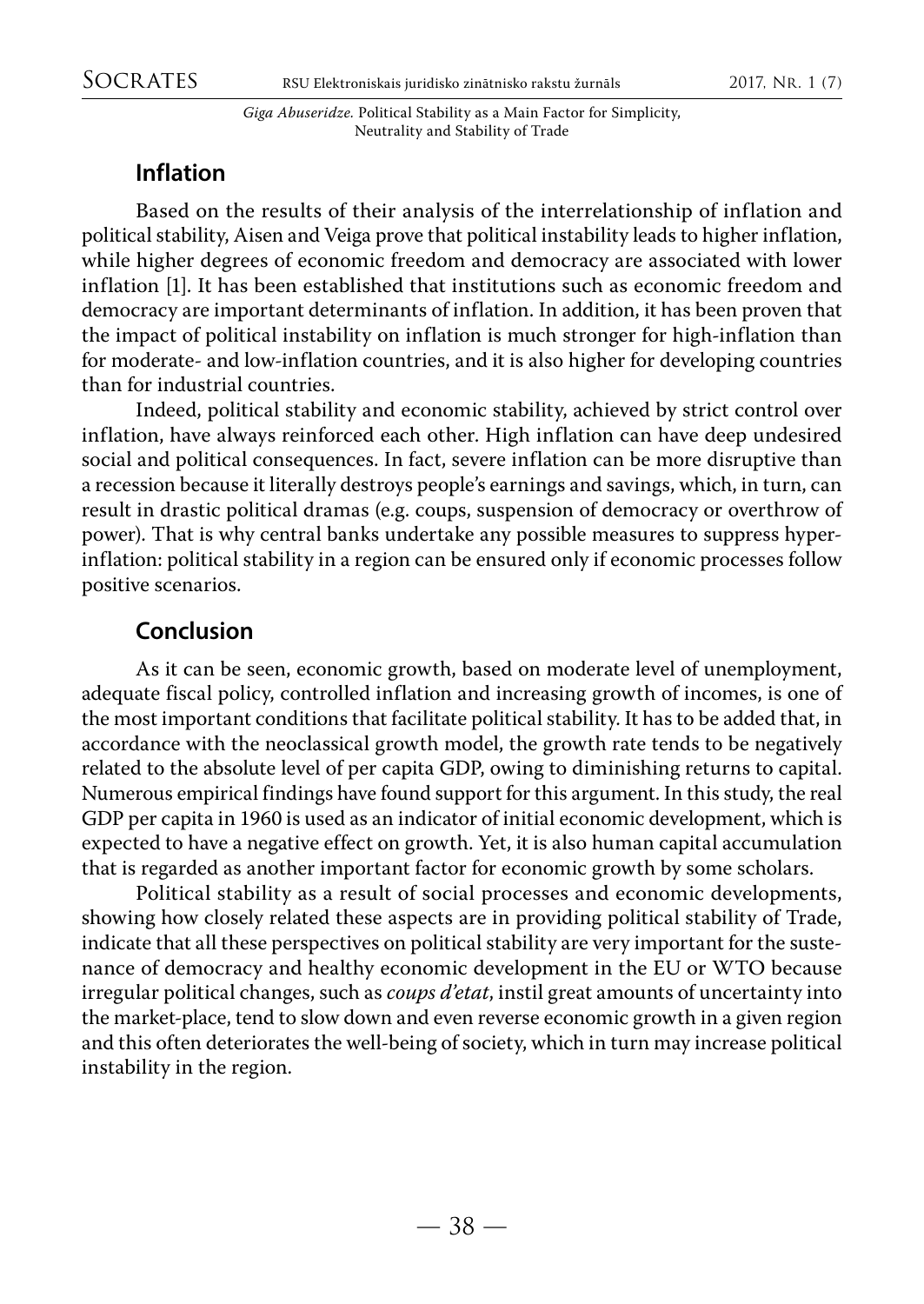#### **Politiskā stabilitāte kā galvenais tirdzniecības vienkāršības, neitralitātes un stabilitātes faktors**

#### **Kopsavilkums**

Raksta autors nosauc tirdzniecības normu galvenos faktorus – vienkāršību, stabilitāti un neitralitāti – un atklāj empīrisko modeli, faktorus, kas tos veicina. Lai paskaidrotu politisko darbību, ir jāatzīmē, ka politiskās uzvedības teorijas mēģina noteikt un izskaidrot, kas nosaka kādas personas politiskos uzskatus, ideoloģiju un politiskās līdzdalības līmeni.

*Atslēgvārdi:* Starptautiskais Valūtas fonds, Eiropas Savienība, Pasaules Tirdzniecības organizācija.

#### **References**

- 1. Aisen, A., Veiga, F. J. Does political instability lead to higher inflation? A panel data analysis. *IMF Working Paper* 05/49, March 2005, 3.
- 2. Ake, C. A definition of political stability. *Comparative Politics*. 1975, 7 (2), 271.
- 3. Alesina, A. et al. Political instability and economic growth. *NBER Working Paper* No. 4173, 1992, 1–7.
- 4. Alhawarin, I., Kreishan, F. An analysis of long-term unemployment (LTU) in Jordan's labor market. *European Journal of Social Sciences*. 2010, 15 (1), 56.
- 5. Bienen, H. S., Gersovitz, M. Economic stabilization, conditionality, and political stability. *International Organization*. 1985, 39 (4), 745.
- 6. Bienen, H. *Violence and Social Change*. University of Chicago Press, 1986, 109.
- 7. Campos, N. Gassebner, M. The roots of terrorism: Economic development, political instability and the escalation effect, 2011, pp. 6–7. Iegūts no: <http://www.naurocampos.net/escfeb2011.pdf>
- 8. Cukierman, A. *Central Bank Strategy, Credibility, and Independence. Theory and Evidence*. Massachusetts Institute of Technology, 1998, 60.
- 9. Eurostat (2011), July 2011. Euro area unemployment rate at 10 % EU27 at 9.5 %. No: *Eurostat.* Iegūts no: http://europa.eu/rapid/pressReleasesActiondo?reference=STAT/11/124&format-HTML&aged= 0&language=EN&guiLanguage=en
- 10. Fullin, G., Unemployment trap or high job turnover? Ethnic penalties and labour market transitions in Italy. *International Journal of Comparative Sociology*. 2011, 52 (4), 285.
- 11. Goldsmith, A. Does political stability hinder economic development? Mancur Olson's Theory and the third world. *Comparative Politics.* 1987, 19 (4), 477.
- 12. Heyneman, P., Brent, P. Stability for development, development for stability: The relationship between regional organizations and social cohesion through the lens of the EU and MERCOSUR*. Peabody Journal of Education*. 2011, 86, 130.
- 13. Hinrichs, H. A *General Theory of Tax Structure Change during Economic Development*. Harvard University Law School, 1996, 163.
- 14. Hooghe et al. Unemployment, Inequality, Poverty and Crime: Spatial Distribution Patterns of Criminal Acts in Belgium, 2001–2006. *British Journal of Criminology,* 51, 2011, p. 1.